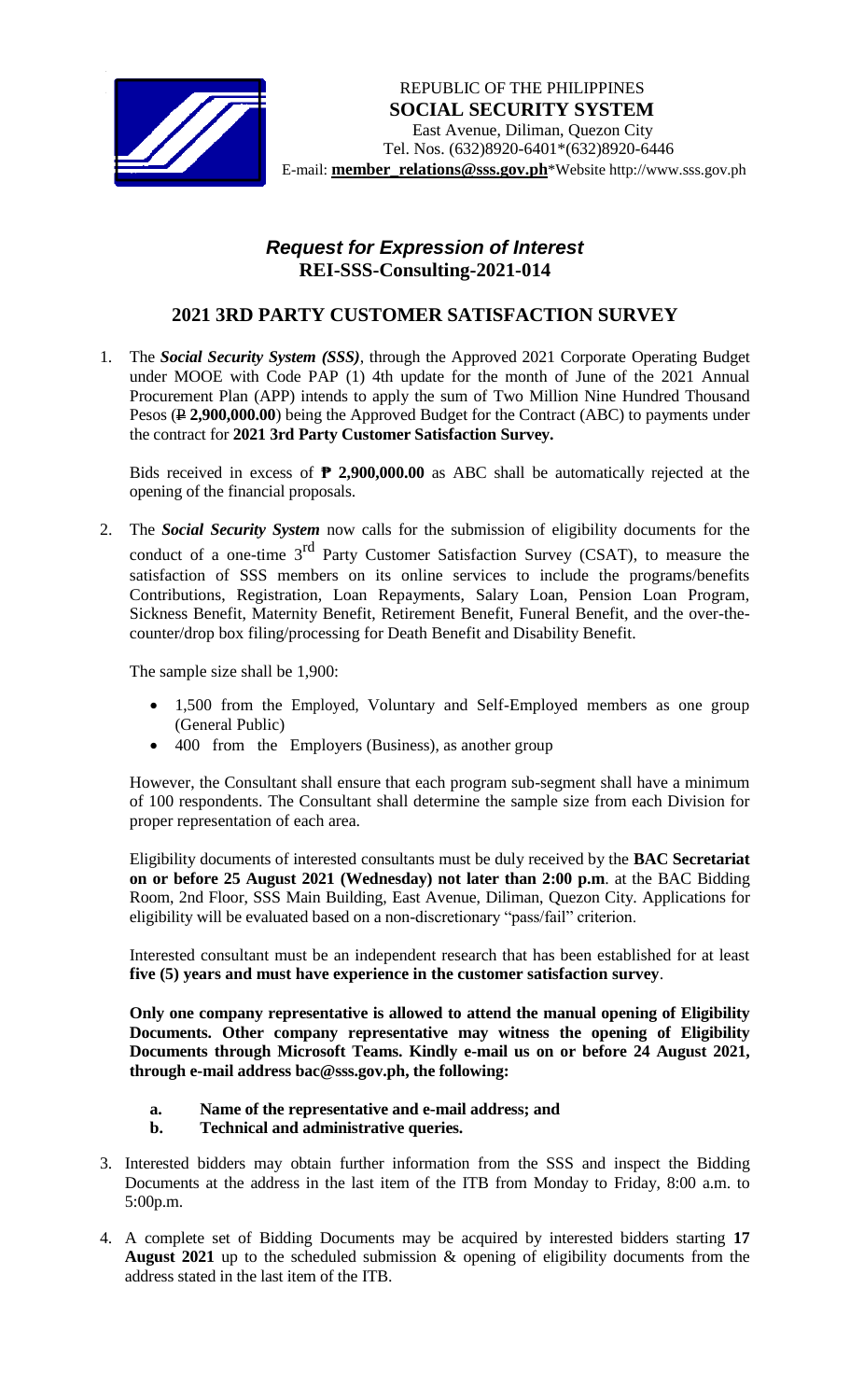Payment of **P2,900.00** for the Bidding Documents shall be paid by the Shortlisted Consultant's only.

The mode of payment will be on a cash basis payable at the SSS Cash Department, Ground Floor, SSS Main Bldg., upon accomplishment of SSS Form R-6. The Bidding Documents shall be received personally by the prospective Bidder or his authorized representative.

It may also be **downloaded free of charge** from the website of the Philippine Government Electronic Procurement System (PhilGEPS) and the website of the SSS*,* provided that Bidders shall pay the applicable fee for the Bidding Documents not later than the submission of their bids.

5. The BAC shall draw up the short list of consultants from those who have submitted Expression of Interest, including the eligibility documents and have been determined as eligible in accordance with the provisions of Republic Act 9184 (RA 9184), otherwise known as the "Government Procurement Reform Act", and its Revised Implementing Rules and Regulations (RIRR).

The short list shall consist of three (3) prospective bidders who will be entitled to submit bids. The criteria and rating system for shortlisting are:

| <b>CRITERIA</b>                                                             | Points per<br>Category    | <b>Maximum</b><br><b>Points</b> |  |  |
|-----------------------------------------------------------------------------|---------------------------|---------------------------------|--|--|
| <b>1. APPLICABLE EXPERIENCE</b>                                             | 30 pts                    |                                 |  |  |
| The firm should be in existence for at least 5 years prior to shortlisting. |                           |                                 |  |  |
| If below 5 years, it shall not be included in the shortlisting.             |                           |                                 |  |  |
| With $\geq$ 5 completed nationwide CSAT<br>٠                                | 30                        |                                 |  |  |
| With 2-4 completed nationwide CSAT<br>٠                                     | 20                        |                                 |  |  |
| With 1 completed nationwide CSAT<br>٠                                       | 10                        |                                 |  |  |
| 2. QUALIFICATION OF PERSONNEL                                               |                           | 30 pts                          |  |  |
| The firm must have the 4 required personnel who meets the required          |                           |                                 |  |  |
| number of years experience, to be shortlisted. If the minimum years         |                           |                                 |  |  |
| experience is not met by any of the required personnel, the firm will       |                           |                                 |  |  |
| be disqualified from bidding.                                               |                           |                                 |  |  |
| The required personnel are:                                                 |                           |                                 |  |  |
| 1 - Project Manager (minimum 5 years experience)                            |                           |                                 |  |  |
| 1 - Statistician (minimum 3 years experience)                               |                           |                                 |  |  |
| 1 – Quality Controller (minimum 1 year experience)                          |                           |                                 |  |  |
| 1 – Field Manager or Supervisor (minimum 1 year experience)                 |                           |                                 |  |  |
|                                                                             |                           |                                 |  |  |
| <b>Project Manager</b><br>a.                                                |                           |                                 |  |  |
| With $\geq$ 10 experience<br>ш                                              | 15                        |                                 |  |  |
| With 6-9 years experience<br>п                                              | 10                        |                                 |  |  |
| With 5 years experience<br>٠                                                | $\overline{7}$            |                                 |  |  |
| b. Statistician                                                             |                           |                                 |  |  |
| With $> 5$ years experience<br>٠                                            | 10                        |                                 |  |  |
| With 4-5 years experience<br>٠                                              | $\overline{7}$            |                                 |  |  |
| With 3 years experience<br>٠                                                | $\overline{5}$            |                                 |  |  |
| <b>Field Manager or Supervisor</b><br>$c_{\bullet}$                         |                           |                                 |  |  |
| With $\geq$ 5 years experience<br>٠                                         | 5                         |                                 |  |  |
| With 2-4 years experience<br>٠                                              | $\overline{\mathfrak{z}}$ |                                 |  |  |
| With 1 year experience<br>٠                                                 | 1                         |                                 |  |  |
| d. Quality Controller                                                       |                           |                                 |  |  |
| With 5 years or more experience<br>п                                        | 5                         |                                 |  |  |
| With 2-4 years experience<br>п                                              | $\overline{3}$            |                                 |  |  |
| With 1 year experience                                                      | 1                         |                                 |  |  |
| 3. CURRENT WORKLOAD RELATIVE TO CAPACITY                                    | 30 pts                    |                                 |  |  |
| Formula:                                                                    |                           |                                 |  |  |
| Number of on-going CSAT/social research surveys                             |                           |                                 |  |  |
| (including projects awarded but not yet started)                            |                           |                                 |  |  |
| Number of all employed personnel                                            |                           |                                 |  |  |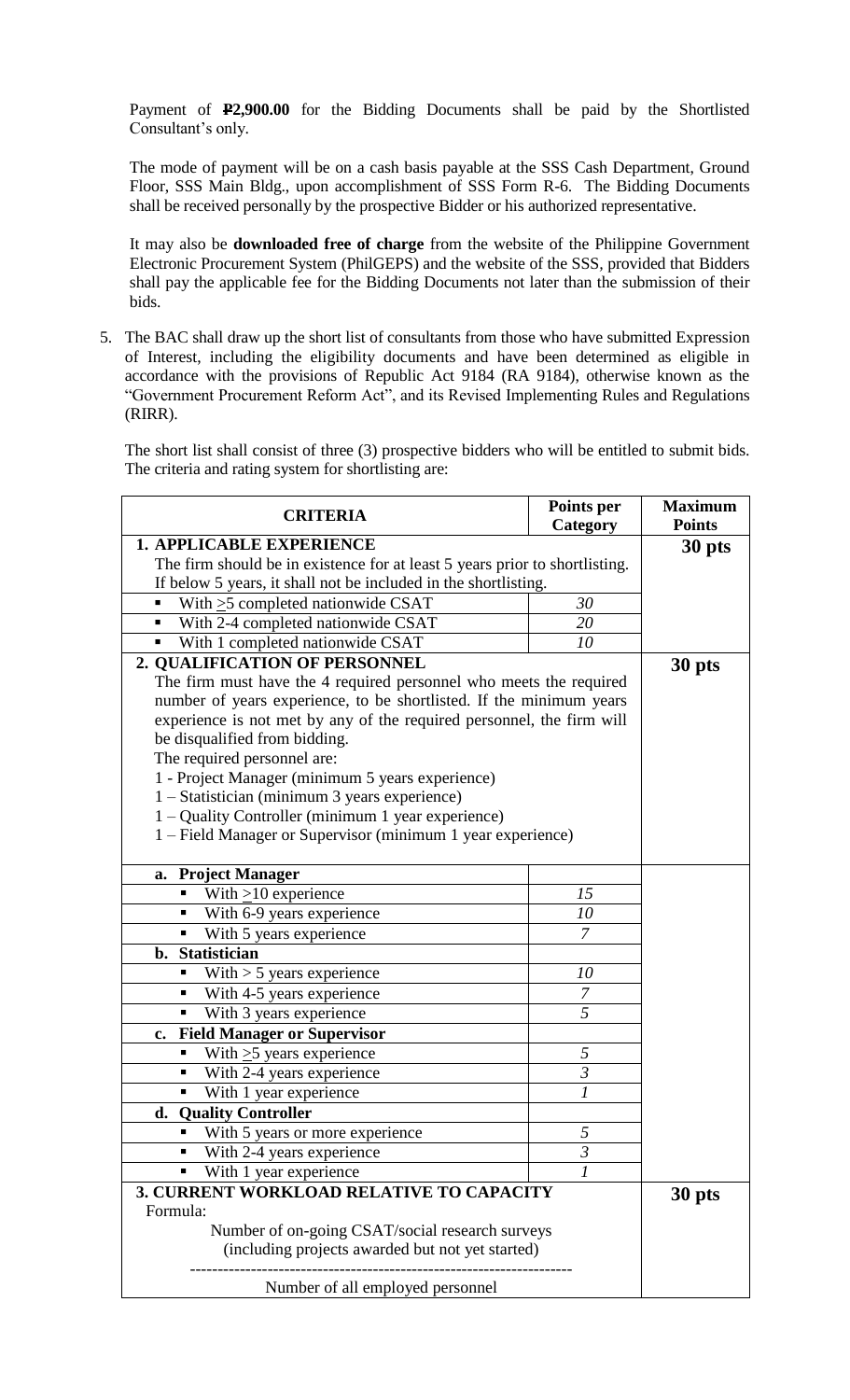| • Highest capacity (lowest score)<br>• Next highest (next lowest score)<br>Lowest (highest score)<br>$\blacksquare$                                                                                                     | 30<br>25<br>20 |  |
|-------------------------------------------------------------------------------------------------------------------------------------------------------------------------------------------------------------------------|----------------|--|
| 4. Member of ESOMAR (World Association of Opinion and<br><b>Marketing Research Professionals), MORES (Marketing and</b><br>Opinion Research Society of the Phil.) or PSSC (Philippine Social<br><b>Science Council)</b> | 10 pts         |  |
| Member<br>$\blacksquare$                                                                                                                                                                                                | 10             |  |
| Not a Member<br>$\blacksquare$                                                                                                                                                                                          |                |  |
| Total                                                                                                                                                                                                                   |                |  |

- 6. Bidding will be conducted through open competitive bidding procedures using nondiscretionary "pass/fail" criterion as specified in the IRR of RA 9184.
	- (i) Bidding is restricted to Filipino citizens/sole proprietorships, cooperatives, and partnerships or organizations with at least sixty percent (60%) interest or outstanding capital stock belonging to citizens of the Philippines.
- 7. The SSS shall evaluate bids using the Quality-Cost Based Evaluation/Selection (QCBE/QCBS). The weights to be allocated for the Technical and Financial Proposals are indicated in Clause 25.1, Section III, Bid Data Sheet, Part II of the Bidding Documents. The criteria and rating system for the evaluation of bids as indicated in the Instructions to Bidders are provided in Clause 25.1 and 26.2, Section III, Bid Data Sheet, Part II of the Bidding Documents.
- 8. The contract shall be completed **within 90 days or three (3) months, details below:**

| <b>ACTIVITY</b>                        |               | <b>TARGET PERIOD</b>                                                      |
|----------------------------------------|---------------|---------------------------------------------------------------------------|
| a. Fieldwork of the survey             |               | Forty-five (45) calendar days from<br>receipt of the Consultant of a duly |
|                                        |               | notarized copy of the MOA, Notice of                                      |
|                                        |               | Award and Notice to Proceed                                               |
| b. Submission of Project Report        |               | Thirty (30) calendar days after end of                                    |
| including raw data and other project   |               | Fieldwork                                                                 |
| artifacts in hard and soft copy format |               |                                                                           |
| c. Briefing of the                     | results<br>to | Within fifteen (15) calendar days from                                    |
| <b>Management Committee</b>            |               | receipt of Project Report by SSS or on a                                  |
|                                        |               | agreed date with<br>mutually<br>the                                       |
|                                        |               | Management Committee (MANCOM)                                             |
| d. Estimated time to complete project  |               | 90 calendar days (approximately 3<br>months)                              |

- 9. References to the dates and times shall be based on Philippine Standard time. Should any of the above dates fall on a holiday, the deadline shall be extended to the same time on the immediately succeeding business day in Quezon City.
- 10. The *SSS* reserves the right to reject any and all bids, declare a failure of bidding, or not award the contract at any time prior to contract award in accordance with Sections 35.6 and 41 of the 2016 revised IRR of RA No. 9184, without thereby incurring any liability to the affected bidder or bidders.
- 11. The SSS assumes no obligation to compensate or indemnify parties for any expense or loss that they may incur as a result of their participation in the procurement process, nor does SSS guarantees that an award will be made as a result of this invitation. Furthermore, the SSS reserves the right to waive any defects or formality in the responses to the eligibility requirements and to this invitation and reserves the right to accept the proposal most advantageous to the agency.